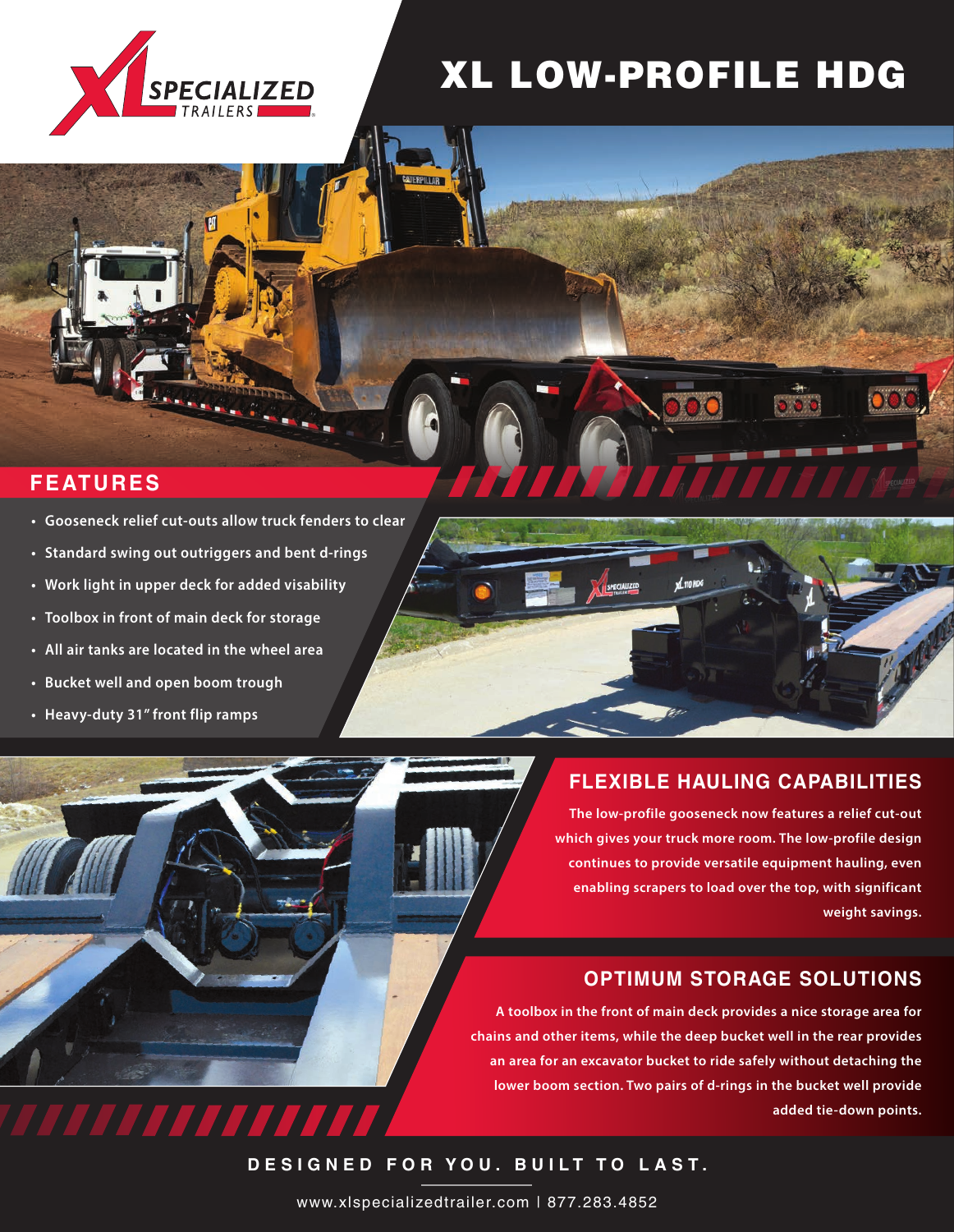

# **CAPACITY**

capacity: 110,000 lb overall concentrated: 110,000 lb in 12'

# **OVERALL LENGTH & WIDTH**

overall length: 53' overall width: 102"

#### **GOOSENECK**

13' low-profile style neck with relief cut-out 51" 5th wheel height 5 position variable ride height 110" & 84" swing clearance 16" & 42" king pin setting hydraulics run off wet kit air operated lock with manual safety latch brackets for power unit work light

#### **GOOSENECK OPTIONS**

toolbox in rear of neck with steel door 13HP power unit, base of neck, steel cover, dual hydraulics 13HP power unit, top of neck, dual hydraulics steel fenders on side of gooseneck aluminum fenders on side of gooseneck registration holder

### **MAIN DECK**

26' long T-1 flange, 80K web (4) 16" fabricated i-beams 24" loaded deck height 8"ground clearance 10" & 4" stubbed jr. i-beams on alternating 12" centers 31" front flip ramps 7 bent d-rings per side 1 3/4" Apitong decking - raised, open center toolbox in front of deck 4 flat d-rings in toolbox 13 chain drops per side heavy-duty swing out outriggers on 24" centers

heavy-duty flatback outriggers, front and center 2 flag holders bucket well at rear, plate on bottom 4 flat d-rings in bucket well front ramp upper flange reinforcement

#### **MAIN DECK OPTIONS**

upper flange reinforcement center deck covered 2 additional pair of clearance lights Oak outrigger planks, 2" x 10"

#### **REAR BRIDGE**

rear transition with 32° slope 40" loaded deck height open wheels - bolster style open boom trough 2 flat d-rings on main beams at rear 2 chain drops on each bolster 2 flag holders 2 stake pockets in tail channel for wide load sign frame reinforcement for booster

#### **REAR BRIDGE OPTIONS**

removable wheel covers heavy-duty, load bearing removable wheel covers medium-duty, non-load bearing covered boom trough, bolt-on bottom plate 4" amber strobe tail light battery back-up w. 4-way plug for FA wide load sign (1) 4-way plug at rear

#### **SUSPENSION**

25,000 lb air ride raise and lower valve manual ride height control liquid filled air gauge

# **SUSPENSION OPTIONS**

Air-weigh digital scale

#### **AXLES**

(3) 25,000 lb nominal air lift on 3rd axle hub pilot, outboard drums 16 1/2" X 7" brakes

auto slack adjusters 54 1/2" or 60" axle spacing limit chains on all axles spring brakes on 1 axle ABS not required

#### **AXLE OPTIONS**

hubometer dust shields cat eye systems

#### **WHEELS & TIRES**

8.25 x 22.5 steel rims 255 / 70R / 22.5 tires

# **WHEEL & TIRE OPTIONS**

aluminum mill wheels (inside) aluminum mill wheels (outside) aluminum polished wheels (outside) aluminum Durabright wheels (outside)

#### **LIGHTING**

12V sealed Grote harness rubber mounted LED lights 2 tail light package with aluminum cover 2 clearance lights per side 1 mid-turn light per side 7 pole electric socket

#### **PAINT**

black, IH red, CAT yellow air & electric done after paint

#### **PAINT OPTIONS**

non-standard paint colors non-standard metallic paint

#### **WARRANTY**

5 year structural 1 year paint

### **AVAILABLE MODELS**

XL 110 Low-Profile HDG XL 110 Low-Profile HDG: 18" deck height XL 120 Low-Profile HDG other custom capacities also available, ask your sales representative for details standard features vary with custom units

# **DESIGNED FOR YOU. BUILT TO LAST.**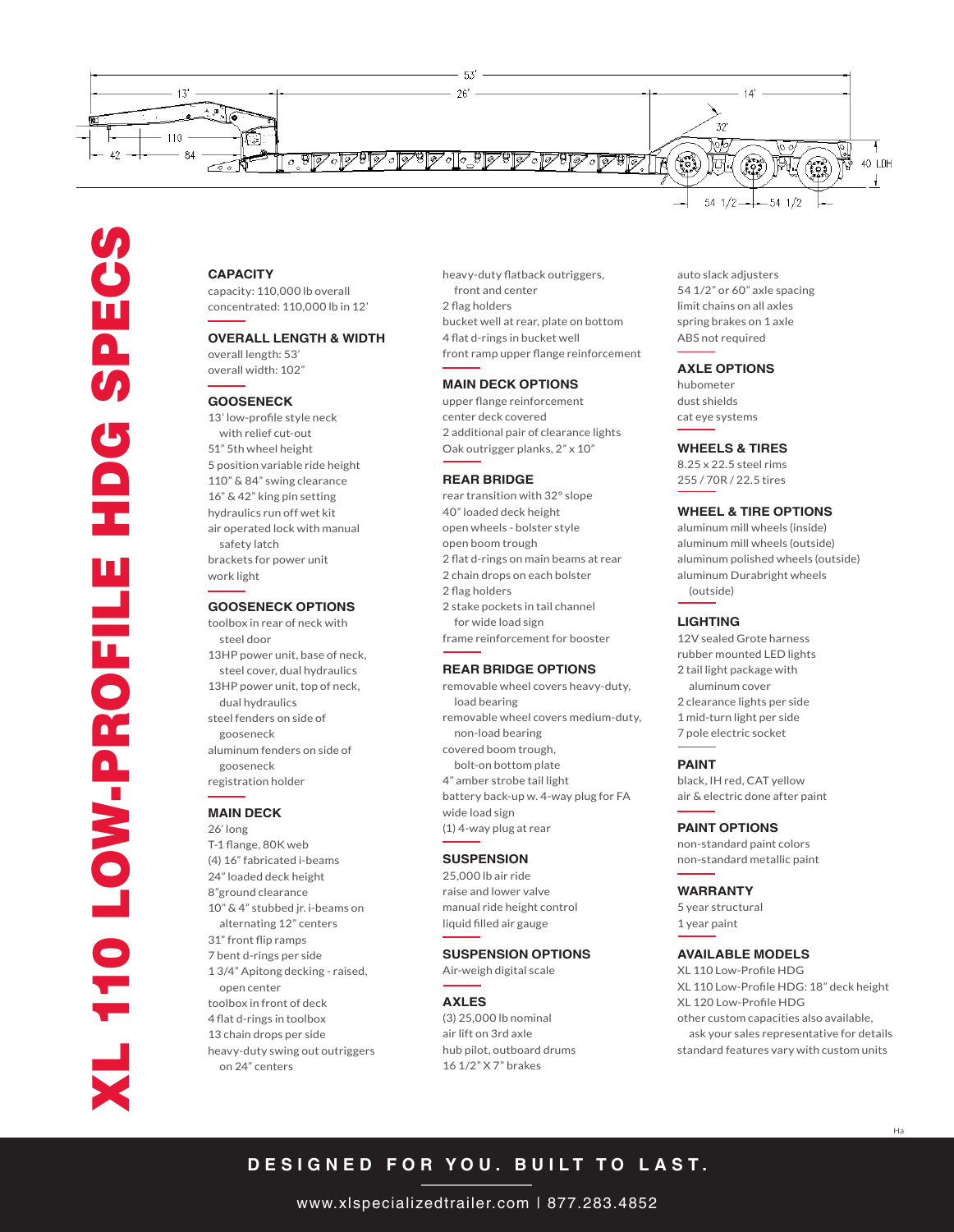

# **CAPACITY**

capacity: 110,000 lb overall concentrated: 110,000 lb in 12'

# **OVERALL LENGTH & WIDTH**

overall length: 53' overall width: 102"

#### **GOOSENECK**

13' low-profile style neck with relief cut-out 51" 5th wheel height 5 position variable ride height 110" & 84" swing clearance 16" & 42" king pin setting hydraulics run off wet kit air operated lock with manual safety latch brackets for power unit work light

#### **GOOSENECK OPTIONS**

toolbox in rear of neck with steel door 13HP power unit, base of neck, steel cover, dual hydraulics 13HP power unit, top of neck, dual hydraulics steel fenders on side of gooseneck aluminum fenders on side of gooseneck registration holder

# **MAIN DECK**

26' long T-1 flange, 80K web (4) 16" fabricated i-beams 18" loaded deck height 6" ground clearance 8" & 4" stubbed jr. i-beams on alternating 12" centers 31" front flip ramps 7 bent d-rings per side 1 3/8" Apitong decking - raised, open center toolbox in front of deck 4 flat d-rings in toolbox 13 chain drops per side heavy-duty swing out outriggers on 24" centers

heavy-duty flatback outriggers, front and center 2 flag holders bucket well at rear, plate on bottom 4 flat d-rings in bucket well front ramp upper flange reinforcement

#### **MAIN DECK OPTIONS**

upper flange reinforcement center deck covered 2 additional pair of clearance lights Oak outrigger planks, 2" x 10"

#### **REAR BRIDGE**

rear transition with 32° slope 41" loaded deck height open wheels - bolster style, dropped 4" open boom trough 2 flat d-rings on main beams at rear 2 chain drops on each bolster 2 flag holders 2 stake pockets in tail channel for wide load sign

frame reinforcement for booster

#### **REAR BRIDGE OPTIONS**

removable wheel covers heavy-duty, load bearing covered boom trough, bolt-on bottom plate 4" amber strobe tail light battery back-up w. 4-way plug for FA wide load sign (1) 4-way plug at rear

#### **SUSPENSION**

25,000 lb air ride raise and lower valve manual ride height control liquid filled air gauge

### **SUSPENSION OPTIONS**

Air-weigh digital scale

#### **AXLES**

(3) 25,000 lb nominal air lift on 3rd axle hub pilot, outboard drums 16 1/2" X 7" brakes auto slack adjusters 54 1/2" or 60" axle spacing limit chains on all axles spring brakes on 1 axle ABS not required

#### **AXLE OPTIONS**

hubometer dust shields cat eye systems

#### **WHEELS & TIRES**

8.25 x 22.5 steel rims 275 / 70R / 22.5 tires

#### **WHEEL & TIRE OPTIONS**

aluminum mill wheels (inside) aluminum mill wheels (outside) aluminum polished wheels (outside) aluminum Durabright wheels (outside)

#### **LIGHTING**

12V sealed Grote harness rubber mounted LED lights 2 tail light package with aluminum cover 2 clearance lights per side 1 mid-turn light per side 7 pole electric socket

#### **PAINT**

black, IH red, CAT yellow air & electric done after paint

#### **PAINT OPTIONS**

non-standard paint colors non-standard metallic paint

#### **WARRANTY**

5 year structural 1 year paint

### **AVAILABLE MODELS**

XL 110 Low-Profile HDG XL 110 Low-Profile HDG: 18" deck height XL 120 Low-Profile HDG other custom capacities also available, ask your sales representative for details standard features vary with custom units

# **DESIGNED FOR YOU. BUILT TO LAST.**